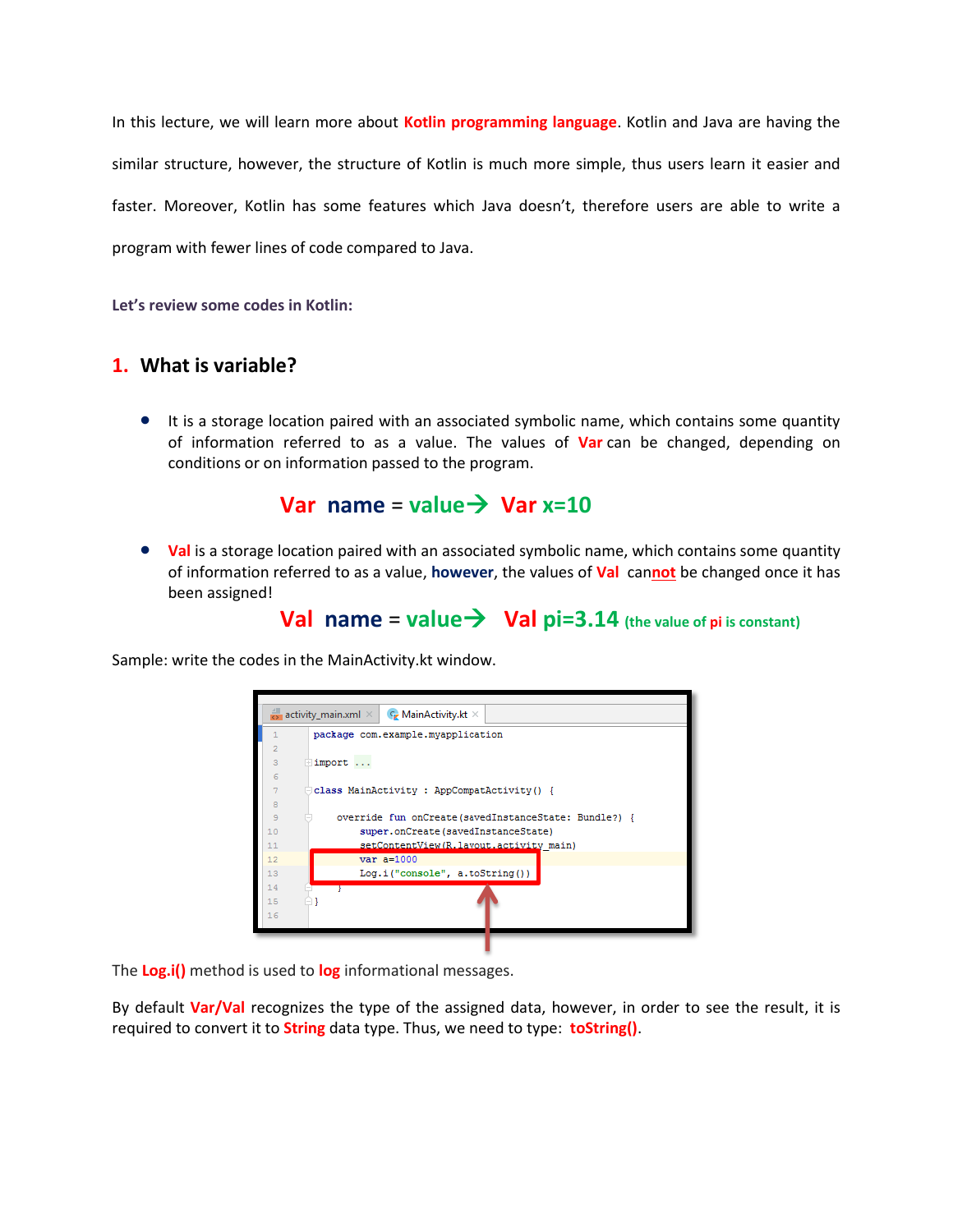

To check the result on the Logcat, click on the Logcat, then type the tag name "console", click on the RUN button to check the result. When you click on the **RUN** button, the android studio will create an APK (Android Programming Package) for the application and then shows the result.



**Exercise1: Write a program to show the following result using 4 and 2 as variables.** 

| Console: 6 | $(4+2)$ |
|------------|---------|
| Console: 2 | $(4-2)$ |
| Console: 2 | (4/2)   |
| Console: 8 | $(4*2)$ |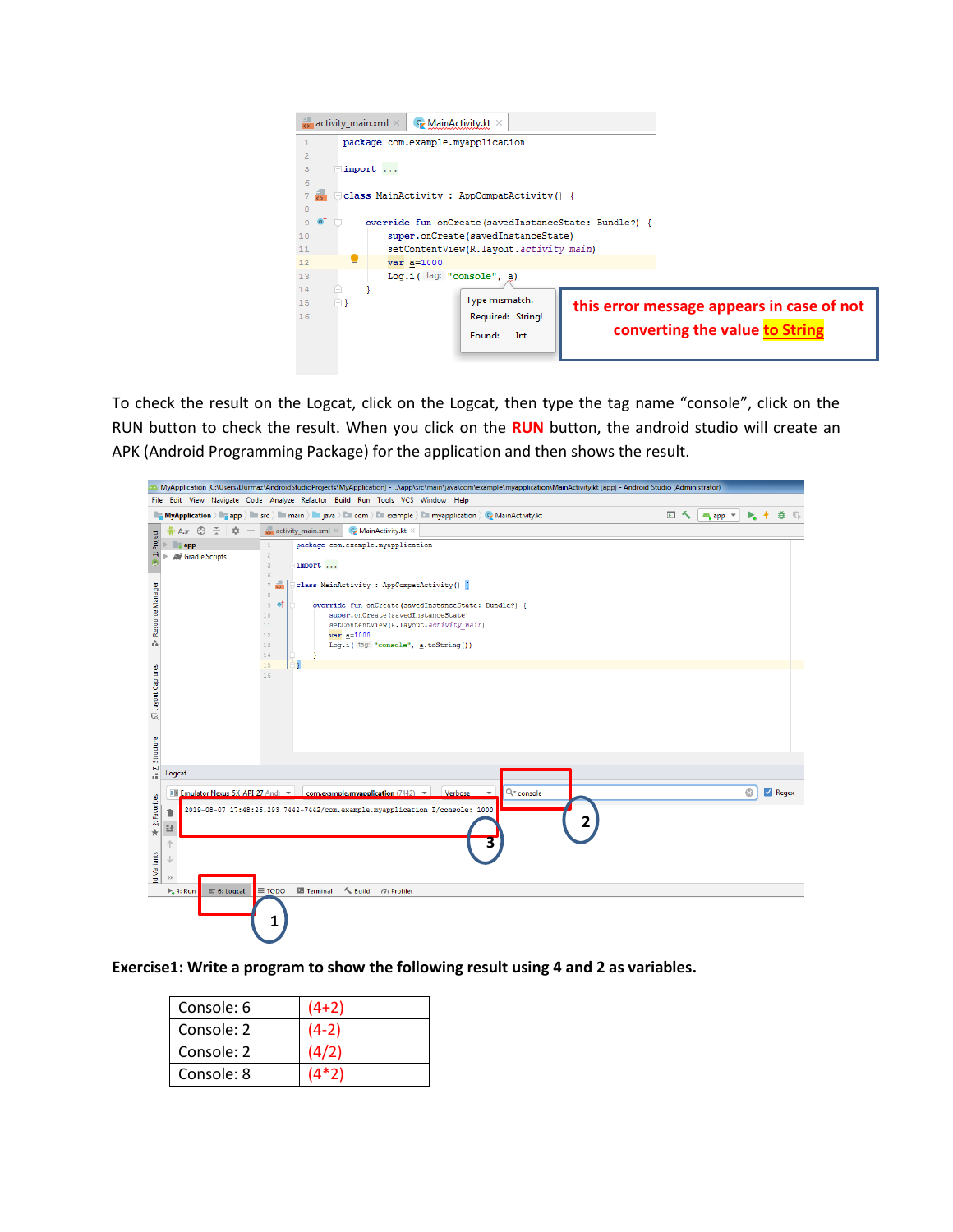| Sample print code for Strings                                                                                                                                                              |                                          |
|--------------------------------------------------------------------------------------------------------------------------------------------------------------------------------------------|------------------------------------------|
| Input                                                                                                                                                                                      | Output                                   |
| var str= "welcome to android studio"                                                                                                                                                       | welcome to android studio                |
| var str= "welcome to \"android studio\""                                                                                                                                                   | welcome to "android studio"              |
| \symbol String \symbol, backslash is<br>used to add any symbol in the string.<br>Ex: "welcome to \\android studio\\"                                                                       | Output: welcome to \android<br>$studio\$ |
| var sub= $str.subSequence(11, 18)$                                                                                                                                                         | android                                  |
| subsequence means substring<br>ex: "android" is a substring of this<br>string-> "welcome to android studio"                                                                                |                                          |
| var len=str.length                                                                                                                                                                         | 30                                       |
| length shows the length of the string                                                                                                                                                      |                                          |
| var a= str. contains ("android")                                                                                                                                                           | True                                     |
| contains checks whether the substring<br>"android" is included in the string of<br>"welcome to android studio" or not. The<br>result is a Boolean value, therefore it<br>shows true/false. |                                          |
| var name= "ali"                                                                                                                                                                            | my name is ali hakan                     |
| var surname= "hakan"<br>var fullname= "my name is \$name \$surname"                                                                                                                        |                                          |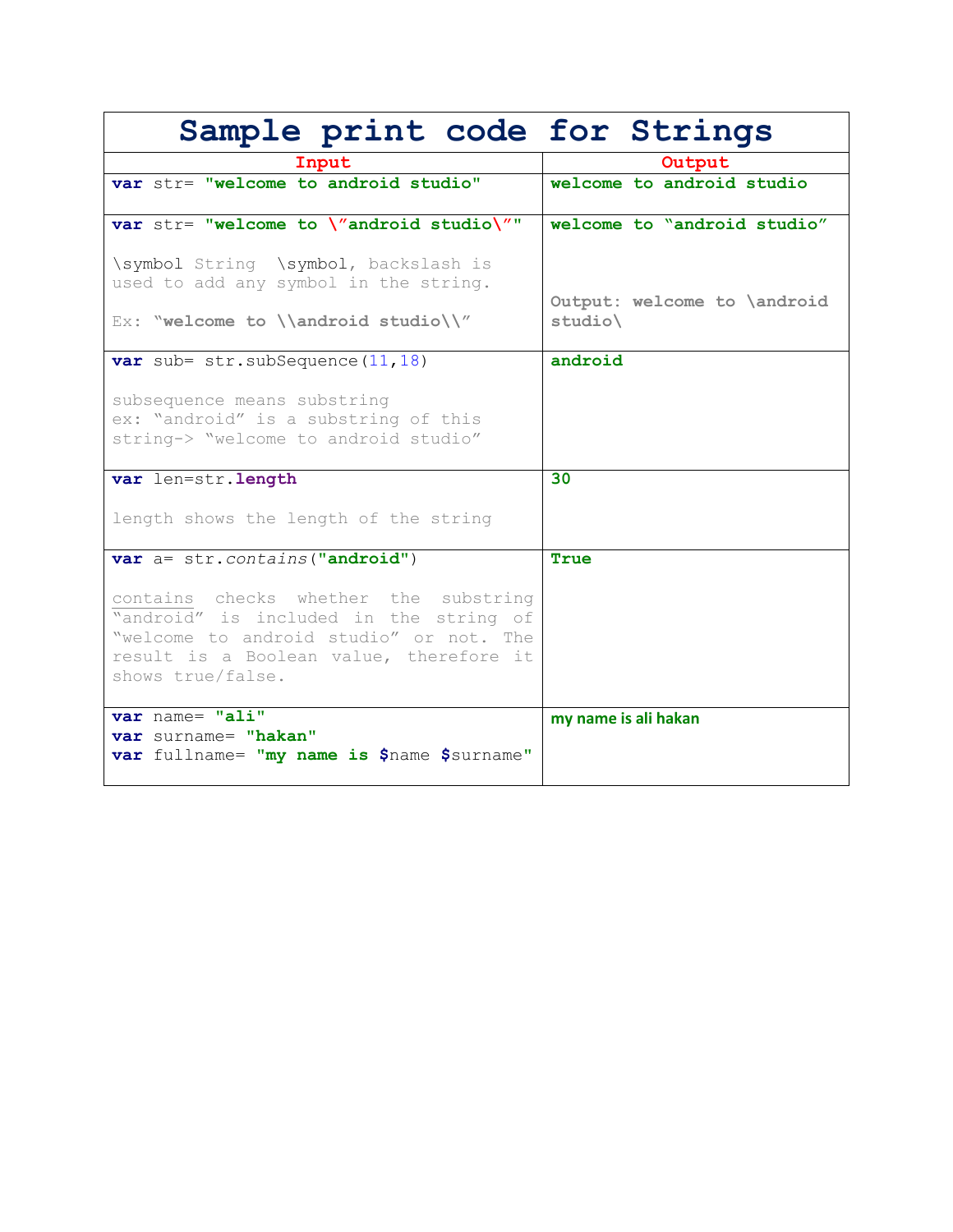## **2. Conditional Statements**

## **a. What is if?**

**i.** An **if** the statement is a programming conditional statement that, if proved true, performs a function or displays information.

| $var$ a $=4$                                         |
|------------------------------------------------------|
|                                                      |
| $var$ $b=8$                                          |
|                                                      |
|                                                      |
| $if(a == b)$                                         |
|                                                      |
| $\mathbf{f}$                                         |
|                                                      |
| Log.i("console", "a is equal to b")                  |
|                                                      |
| }                                                    |
|                                                      |
| If (condition)                                       |
|                                                      |
|                                                      |
| do something if the condition is true                |
|                                                      |
| ł                                                    |
| If (condition)                                       |
|                                                      |
| Ł                                                    |
| do something if the condition is true                |
| ł                                                    |
|                                                      |
| else {                                               |
| do something else if none of the conditions are true |
| ł                                                    |
|                                                      |
| If (condition1 && condition2)                        |
| ł.                                                   |
| do something if the condition is true                |
|                                                      |
| }                                                    |
|                                                      |
| If (condition)                                       |
| 1                                                    |
| do something if this condition is true               |
|                                                      |
|                                                      |
| else If (condition)                                  |
|                                                      |
|                                                      |
| do something if this condition is true               |
| }                                                    |
|                                                      |
| else If (condition)                                  |
| ₹                                                    |
| do something if this condition is true               |
|                                                      |
|                                                      |
| else {                                               |
| do something else if none of the conditions are true |
|                                                      |
|                                                      |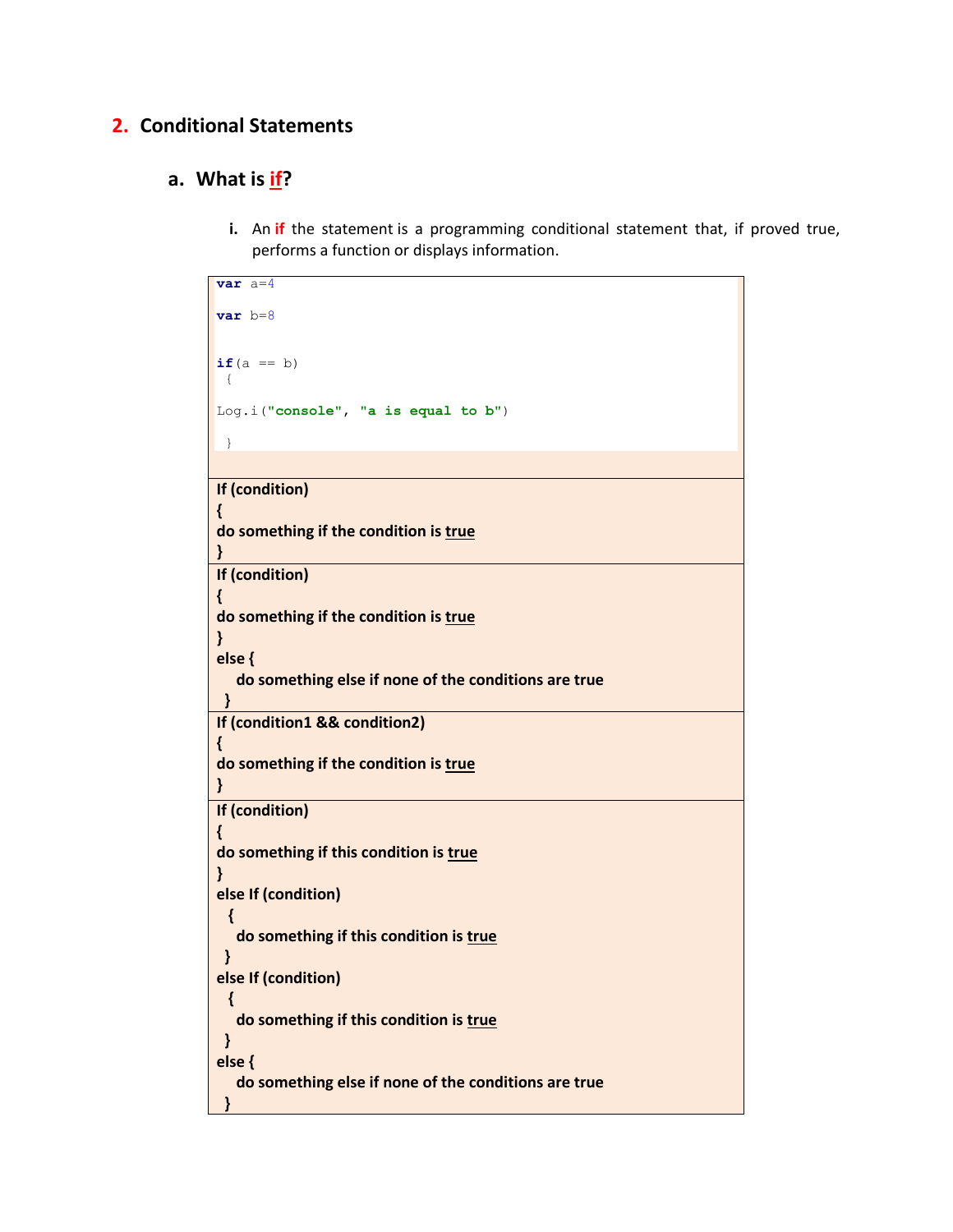#### **Different types for operators**

|    | $\rightarrow$ equal            |
|----|--------------------------------|
| >= | $\rightarrow$ greater or equal |
| <= | $\rightarrow$ less or equal    |
| l= | $\rightarrow$ not equal        |
| >  | $\rightarrow$ greater          |
| ≺  | $\rightarrow$ less             |
| && | $\rightarrow$ AND              |
| ш  | $\rightarrow$ OR               |
|    |                                |

**Exercise2: Assume that you want to buy a product, in order to make a purchase, you should check whether the account balance is enough or not.**

```
Var account_balance= 10000
Var product_price = 2500
       if (?)
               {
                        -----------------???
                }
```
**Exercise3: Write a program to check the weather and show a message.**

less than 20 degree = weather is cold

21-25 degree = weather is good

26-30 = weather is cool

31-40 = weather is hot

none of above = no information